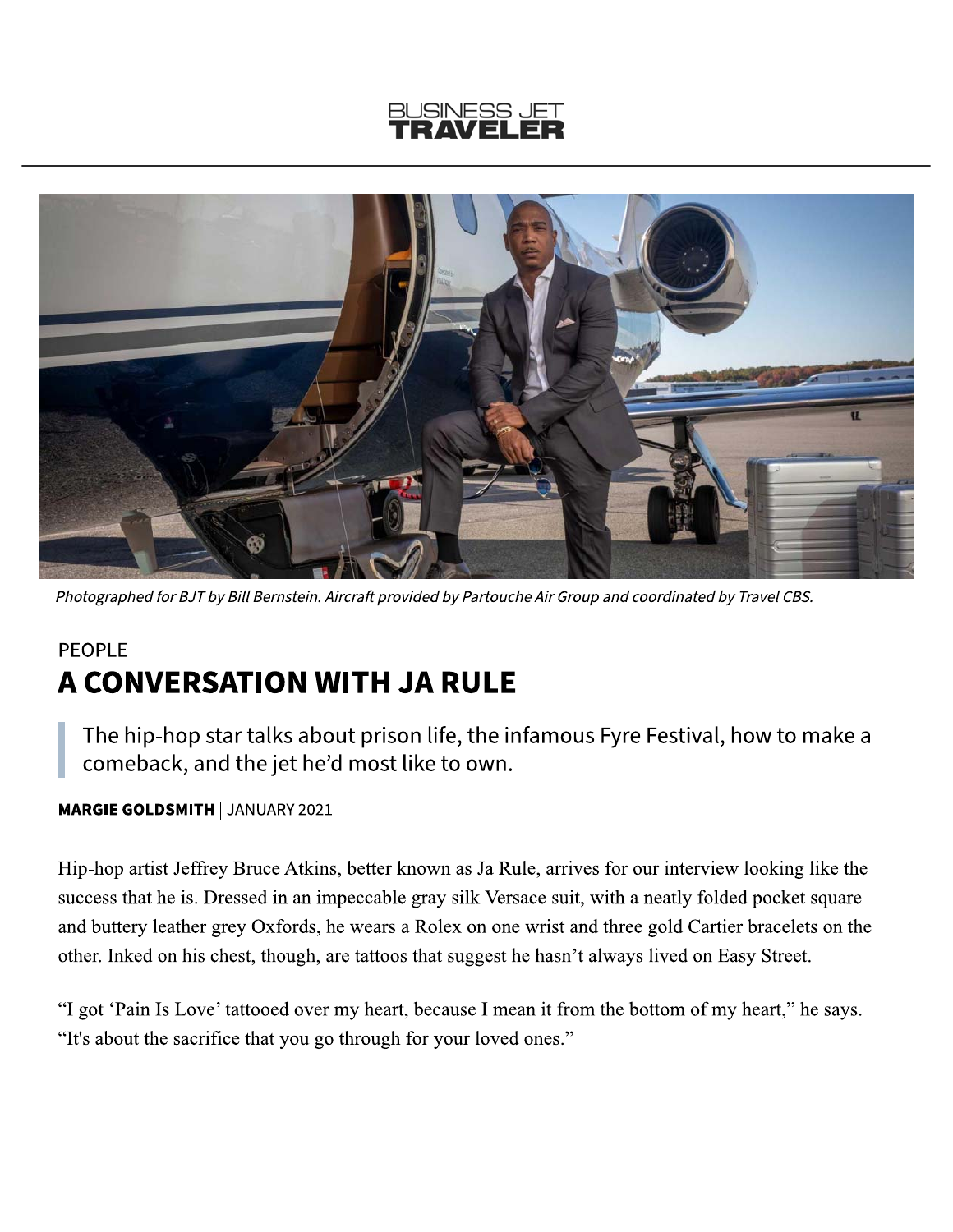

Photographed for BJT by Bill Bernstein

This 44-year-old singer, songwriter, author, and entrepreneur, who was born and raised in Queens, New York, knows plenty about pain and sacrifice. His father left when he was very young, and he began selling drugs at the age of 12. At 18, he started his career with a three-man hip-hop group and took the stage name Ja Rule, with Ja standing for Jeffrey Atkins and Rule suggested by a friend. The group disbanded shortly afterward because one of its members went to jail. Ja Rule himself had done prison time at age 16, for drugs and gun possession; he also spent two years in jail starting in 2011 for attempted possession of a weapon and tax evasion.

By then, however, he had long since found success in the music world. When he was 23, his first solo album, Venni Vetti Vecci, sold two million copies worldwide and earned platinum certification. Since then, he has had many top 20 hits, sold over 30 million records, produced seven more studio albums, and published his autobiography, Unruly: The Highs and Lows of Becoming a Man.

Ja Rule—who is married and has three children—met us at New Jersey's Teterboro Airport after a trip to Indiana to see one of his mentee rappers.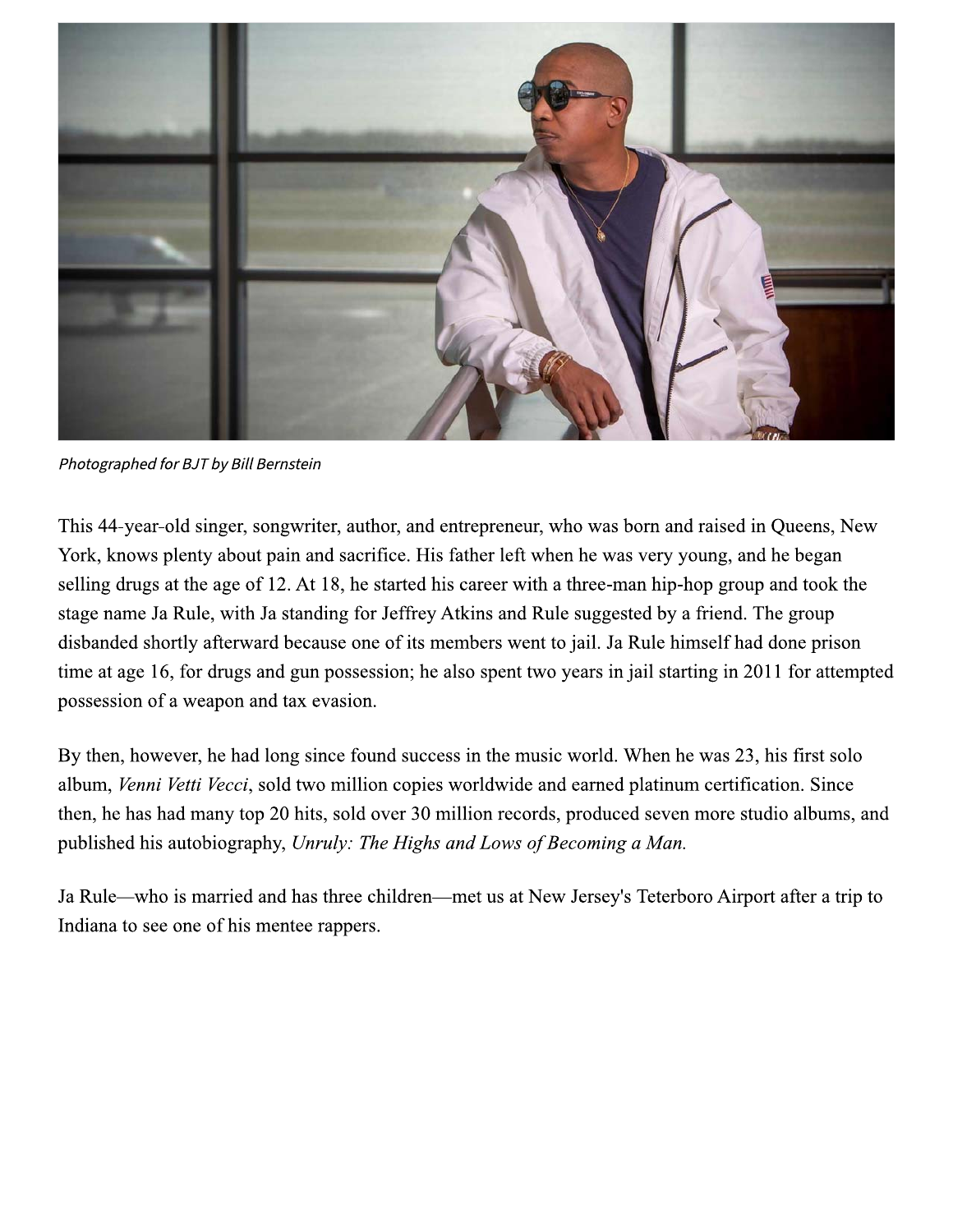

Entertaining was in my blood. I had visions of acting, dancing, and singing. When I was five, my grandma would say, "Get Jeffrey in here. He dances like Michael Jackson." I'd do my Michael Jackson impersonation and they'd say, "He's so talented."

## But before you started a music career, you turned to drugs.

When you come from the 'hood, there aren't many ways out. The drug dealers had fancy cars, women, and money, and these are things you see as success. I did what every other kid out there did: I dropped out of school. I thought making \$500 to \$1,000 a week was good money. At 13 years old, this was great, but I knew what came with this: trouble. I got arrested at an early age, but through all the pain, I didn't quite learn the lesson. I just chalked it up to, "I'm young, and this is what young kids do." The real lessons and change came from love. They came when I had my daughter. and money, and these are things you see as succe<br>out of school. I thought making \$500 to \$1,000 a<br>but I knew what came with this: trouble. I got are<br>quite learn the lesson. I just chalked it up to, "I'm<br>lessons and change

You can't be this guy. You've got to be better for your family now that you have a daughter. Me and Aisha [Ja Rule's wife] had Brittney when we were 19, 20 years old. I didn't have a plan other than I had started making music. In high school, I beat on tables at lunch and came up with raps. One thing led to another and I formed a group.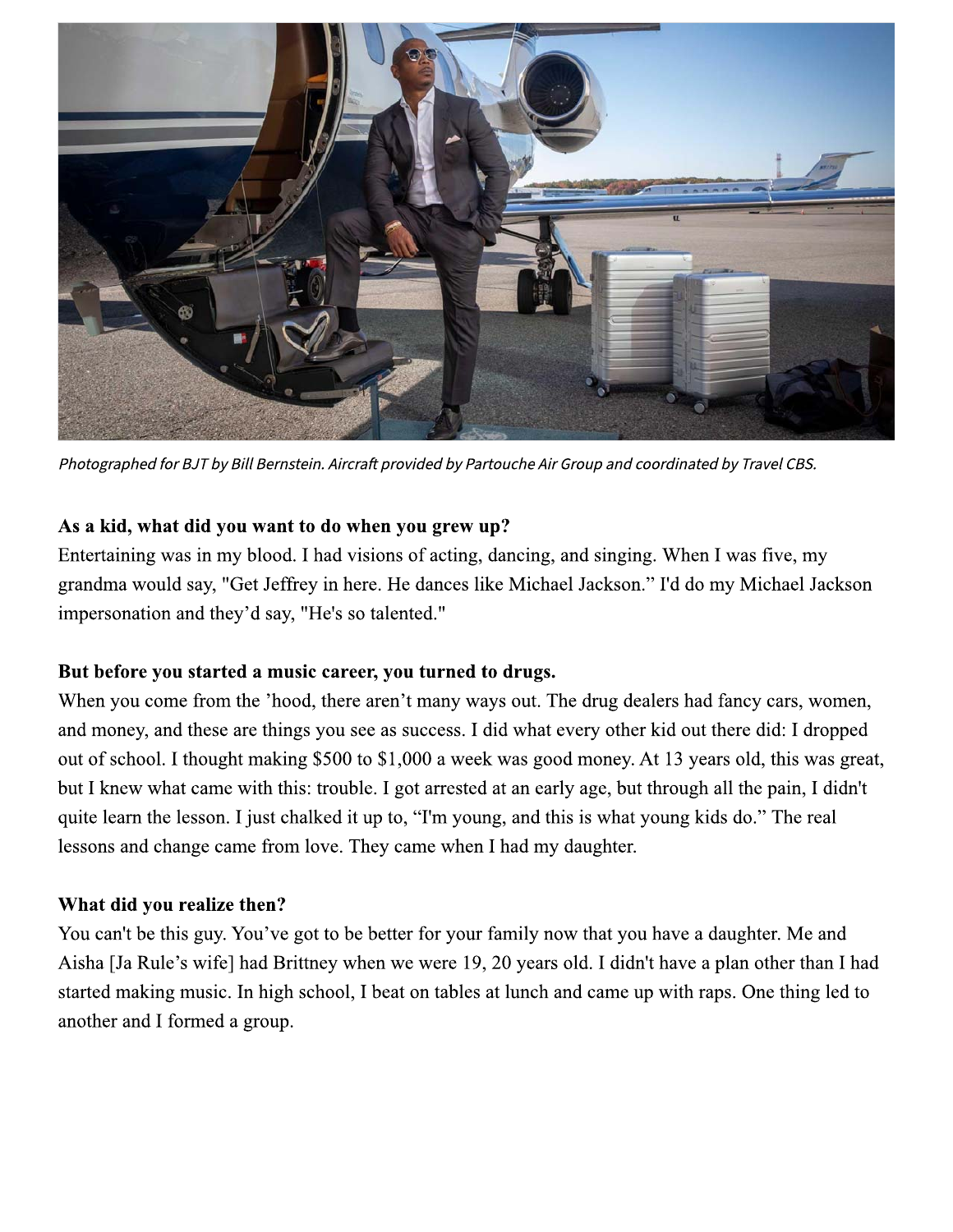

Photographed for BJT by Bill Bernstein. Aircraft provided by Partouche Air Group and coordinated by Travel CBS.

Of course, I was still selling drugs to feed myself. I was 16 when I went to prison for drugs and a gun. Thank the Lord they gave me a youthful offender charge and a second chance. Me and my group, Cash Money Click, were on our way to doing something positive with our lives until my friend [in the group], Chris Black, went to prison and my whole world was shattered. I thought we were going to be big, but there are bumps in the road. And that led to my solo career.

## What do you want black kids to take away from your story?

Kids my color feel the world on their shoulders at very young ages, and it's hard for them to see themselves as anything other than what society has put on them. That's why very few make it out. I want kids to take away that they can make it out.

# When you were in prison [the last time], you put on 40 pounds of muscle. Why was working out so important?

There's not much to do in prison; it's like Groundhog Day. Working out gives you this feeling of euphoria. People take drugs for this, and they don't know you can go to your local gym and get that feeling every day just by a couple of squats and some cardio. I really believe in fitness, and now that I'm getting a little older, it's part of my cycle because I want to stay healthy.

## Let's talk about hip-hop. How does it differ from rap?

Hip-hop is a culture. Hip hop is break dancing; it's graffiti; it's the language of slang; it's art. My son raps, but I've got to make him a hip-hop artist. I used to breakdance; I was Kid Fresh back in the day. I had a mean hand spin and back spin, and I used to write graffiti. It's all part of the hip-hop culture.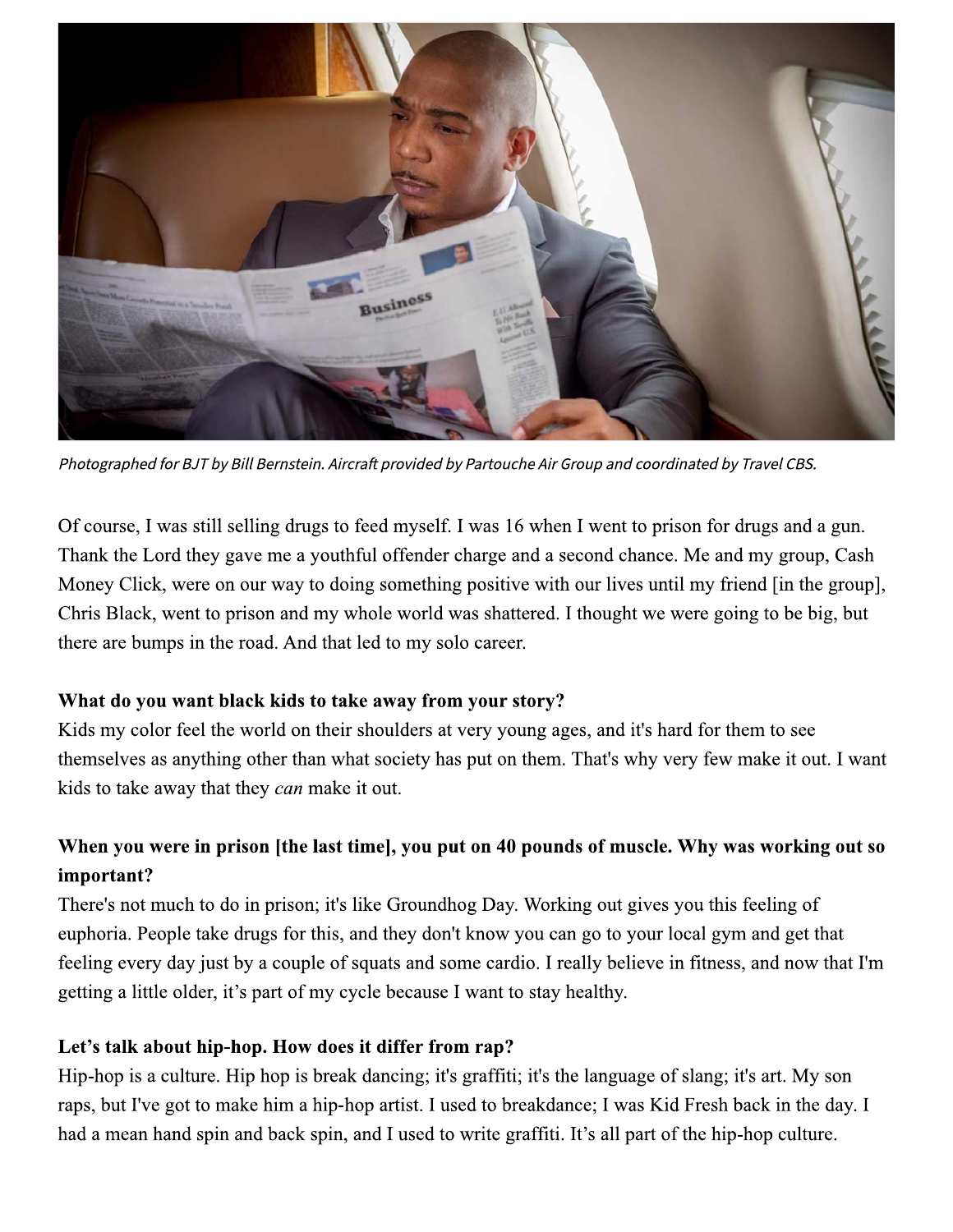

Photographed for BJT by Bill Bernstein

# Isn't being a rapper similar to being a poet, except that you have to do much more than rhyme words? You've got to tell a whole story?

Yeah. I like to say that RAP stands for Real Advanced Poetry because in rap you set a story to music in a time frame. It's an art form to be able to condense a story into a two- or three-minute song. We've been able to do that very tellingly over the last 50 years that hip hop's been in existence.

## If someone asked, "Are you hip-hop or rap"-

I'm a hip-hop artist. The act of it is the same. Rappers rap; hip-hop artists rap, but the difference is the culture.

# You've had highly publicized feuds with rapper 50 Cent. You've insulted each other's songs. Is deprecating a rival in a song the best revenge?

It's the competitive nature, and it's very relevant in hip-hop. You have a macho alpha bravado about the music, about who we are and what we represent, and that causes little tiffs. But at the end of the day, it's entertainment, it's music.

## Do you plan to write another book?

I do. People need to hear stories of resilience, triumph, getting knocked down, and getting back up. I had a good conversation with Mark Cuban, who said that what I'm doing is what a lot of people don't have the courage to do: get back up on the horse and ride again. I've been fearless throughout my life.

### What do you think is the future of hip-hop?

Right now, it's the biggest of all the genres of music, and that is a big accomplishment because they said hip-hop wouldn't last. But where it goes from here is up to where these young kids take it.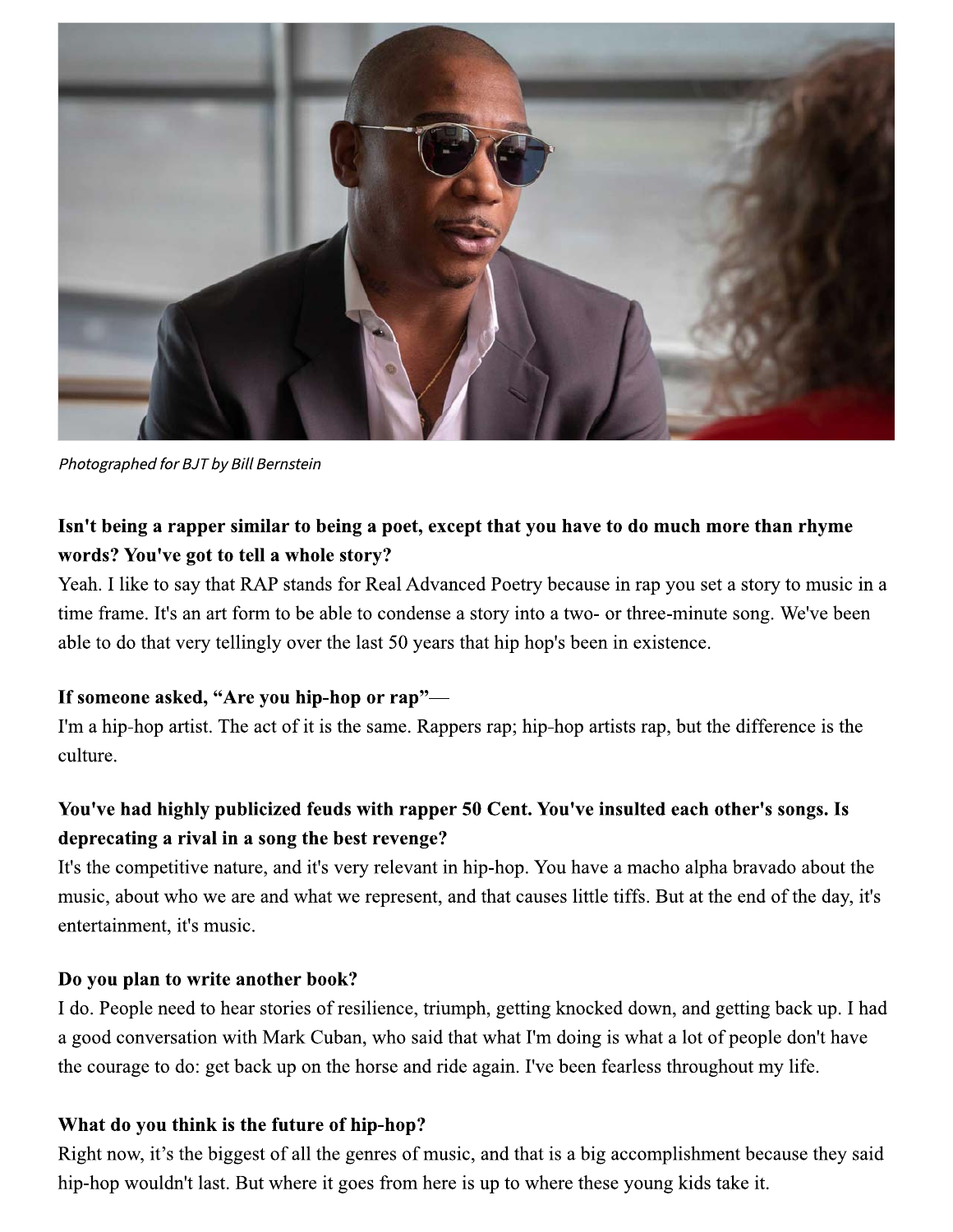The music business has changed so much, but I love where it's going. Sometimes you don't know if you're listening to R&B or rap or whatever, but it just feels good. That's what I'm into making now feel-good music.

## A recent report said that 78 percent of people buying rap records are white. Why is that?

It's the culture. White people love hip hop, Asian people love hip hop. Black people love hip hop. We all love hip hop. When I do concerts, I let everybody know that hip hop is the power of love.

# You collaborated with Billy McFarland to launch the Fyre Fest, which was billed as a luxury event but turned into a disaster. You and he faced a \$100 million class-action suit, and he's now in jail. Wasn't the idea of the festival vours?

Yes. I'm a visionary. The first idea was the platform that we were building to automate the booking industry. The next progression was the festival. I felt it would be an amazing marketing tool for our [booking] platform. But the festival turned out to be such a disaster.

It hurt me to see people get hurt from something I wanted to be amazing. The thing that heartbreaks me the most about Fyre is people saying I scammed them. That's not the case. Did things of that nature go on? Yes, and Billy did it, which is why Billy's in prison and Ja Rule is sitting here doing an interview about it.

## Why do you fly privately?

I want to get to certain places really quickly and back really quickly. Or, if it's a private family getaway, I don't want to be bothered going through the airport. Especially now with COVID, private's more of an option. Flying with people I know is more comfortable.

## How often would you say you've flown by private jet?

About 40 percent of the time. I used to embed it into all my travel until I realized it was eating into my show money.

## Do you have any memorable private jet stories?

Oh, man, I almost died on a jet. Pilot says, "Guys, we have a storm coming. I think I can get out in front of it, but we got to leave now." I'm like, "Let's go." We got out in front of the storm, but the turbulence had us rolling around. There's nothing you can do at that moment. If God says it's time, it's time. That's how I live.

Another flight I remember is the first time I had my kids on a [private] jet. I couldn't keep them still. You've got to buckle up on a commercial plane, but on the [private] jet, there are no rules. The little Rules are running all around the plane and acting crazy.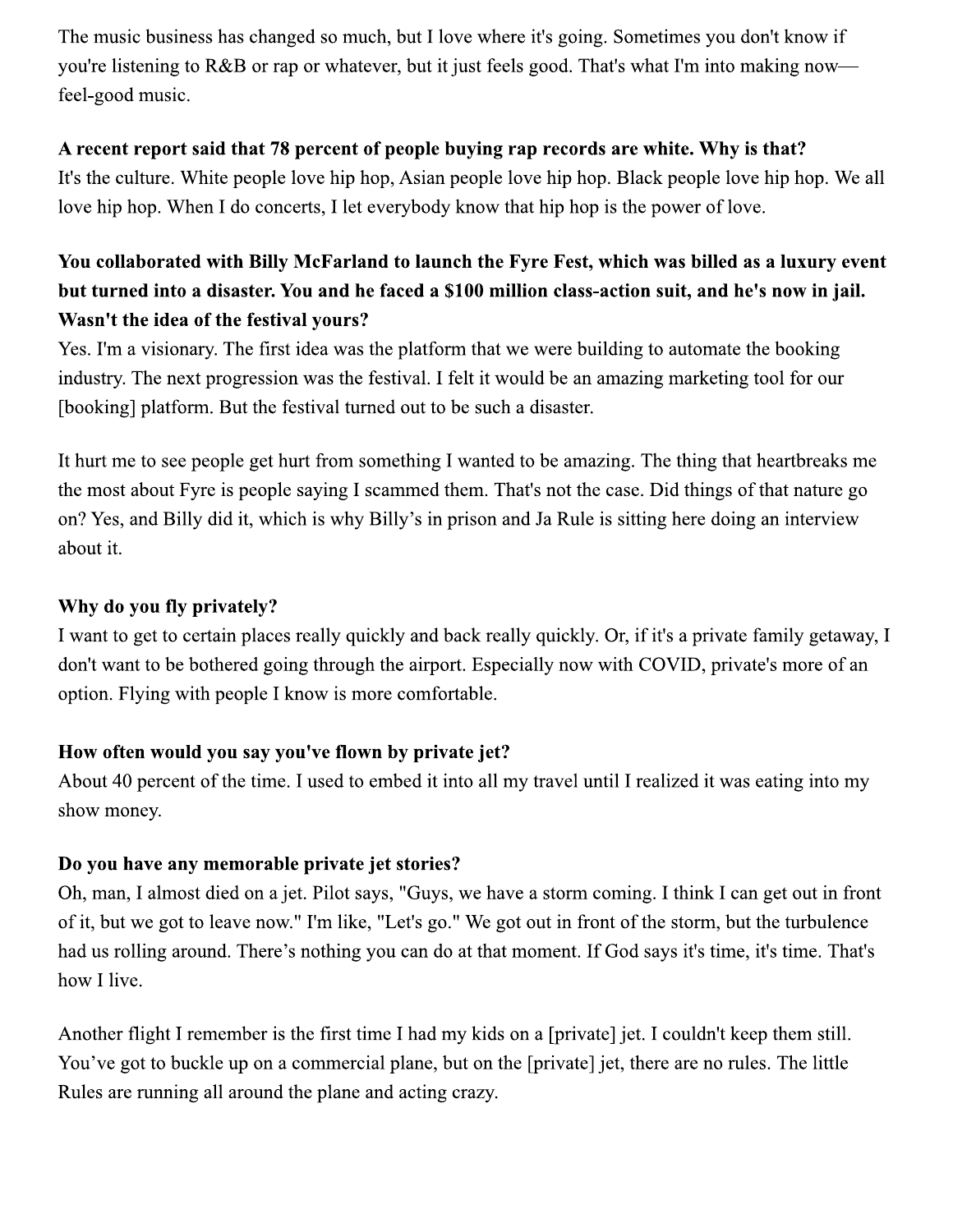## If you could buy any jet you wanted, what would you buy?

Well, I'm going to get me an airliner in the future sometime. I want a big jumbo 747. Just gut it out, make it my little home in the sky, and we'll go everywhere in that.



## Why do you want it so big?

I've got a really big team.

## Are you involved with Black Lives Matter?

Of course. It's a really uphill battle. We've been fighting this fight for many, many years, and we will keep fighting. I think you're going to see the power of love and how people come together to push out hate, and that's the beauty of America. Hip hop is a big part of that and we're going to see real change from the hip-hop community.

## **What is Iconn?**

I'm automating the booking industry. Everything else in the music industry is automated except for the booking process. I want to make it transparent and seamless for both buyers and artists. Through the Iconnapp, you can book concerts, appearances, speaking engagements, and also services such as from famous hairstylists and photographers. We've essentially become the Amazon for entertainment.

## **What is Iconn Live?**

It's a way for entertainers to create, collaborate, chat with each other, and connect with fans. I will use this platform to create my Vibes Concerts, a body of work from an iconic artist with a live performance. I'm planning to do my entire first album, *Venni Vetti Vecci* with a live band. The goal is to let the people into the artist's world and give the artist the chance to tell the stories behind the music. It's interactive and casual. it's not just a concert—it's a vibe.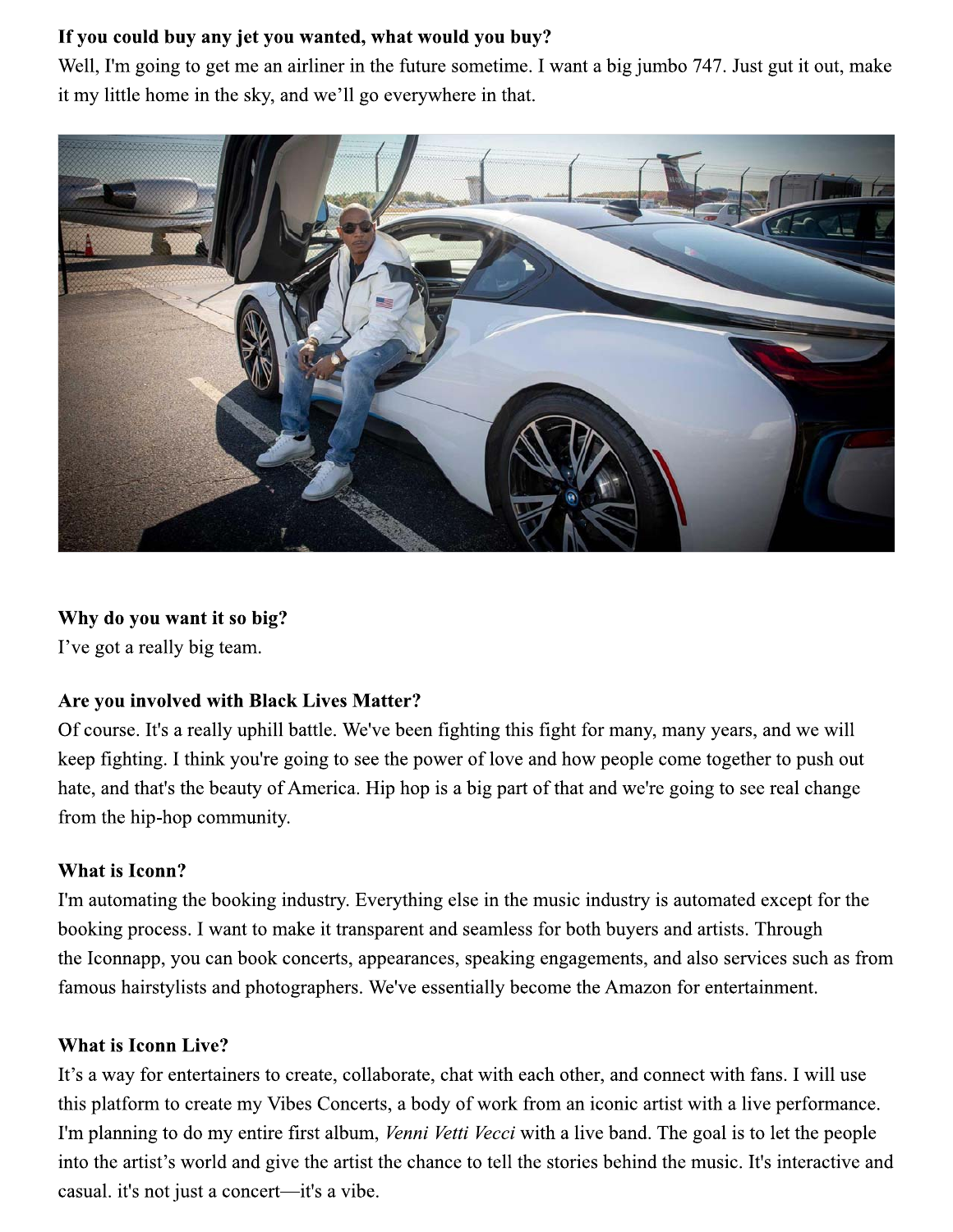## You bought a women's football team. Why?

This is an amazing moment for women in sports, but even more amazing for women in football. I saw a great opportunity to be on the right side of women's athletics. The New York Stars is my team. I can't wait for us to show the world what these women have got. They're amazing athletes.

## What do you want your legacy to be?

God put me here to create. Music was my first introduction, writing songs the world loves. I don't know where life is going to take me, but I know it will be something involving creativity, and hopefully it'll be something amazing that helps change the world.



Photographed for BJT by Bill Bernstein. Aircraft provided by Partouche Air Group and coordinated by Travel CBS.

This interview has been edited and condensed. Our thanks to Kirk Stephen and the staff at Meridian Teterboro for their assistance with this article.

# **FAST FACTS**

**NAME:** Jeffrey Bruce Atkins, aka Ja Rule

BORN: Feb. 29, 1976, in Queens, New York

**CAREER:** Hip-hop songwriter and singer, actor, writer, and businessman

**EDUCATION:** GED earned in prison, 2012; Certificate on Entrepreneurship Essentials, Harvard University, 2020